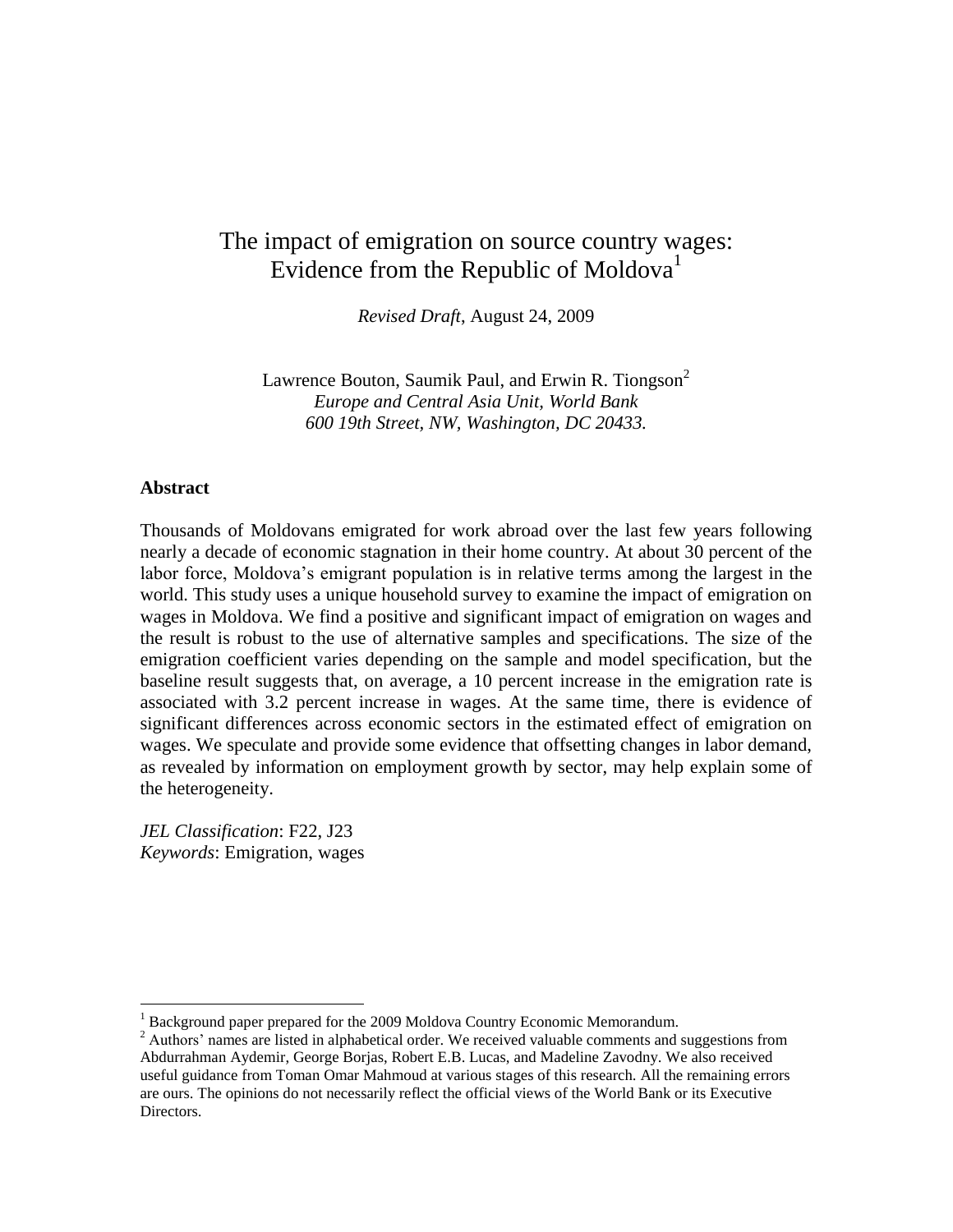### **I. Introduction**

The literature on the effect of migration on source countries has typically focused on the direct effects of remittances on household consumption and investment. However, the emigration of labor and the growing volume of remittances open up many indirect general equilibrium issues for further research, many of which have not been fully explored. These include the labor market shock from reduced labor supply, which has considerable policy importance for developing countries.

To the best of our knowledge, Mishra (2007) is the first econometric study to model the impact of *emigration* (i.e., a negative labor supply shock) on individual wages in a source country, building on an approach introduced by Borjas (2003) using the supply shifts in education-experience groups to assess the labor market impact of *immigration*. Using U.S. census data to track the volume of Mexican emigration to the United States combined with Mexican census data on individuals in the Mexican labor market, this study finds that a 10 percent increase in emigration, on average, increases wages in Mexico by almost 4 percent.

Some papers predate Mishra (2007) but they focus on geographic averages (or sector averages), rather than individuals. Lucas (1987), for example, uses annual time series data from 1946 to 1978 on agricultural wage and employment and finds that mine worker emigration to South Africa has raised wages in Malawi and Mozambique.<sup>3</sup> Hanson et al (2002) finds a marginal negative impact of border enforcement on wages in cities along the U.S.-Mexican border. Robertson (2000), Chiquiar (2004), and Hanson (2004) provide evidence that those Mexican states that have greater international trade and migration links have enjoyed faster growth in average income and labor earnings. In addition, the impact of emigration on wages in Mexico has been largest in states with well-developed U.S. emigrant networks (Munshi, 2003). In yet another study, Hanson (2006) suggests that average hourly earnings in states with high emigration rates increased by 6 to 9 percent, compared to states with low-emigration rates.

 3 See also Lucas (2005, pp. 99-100).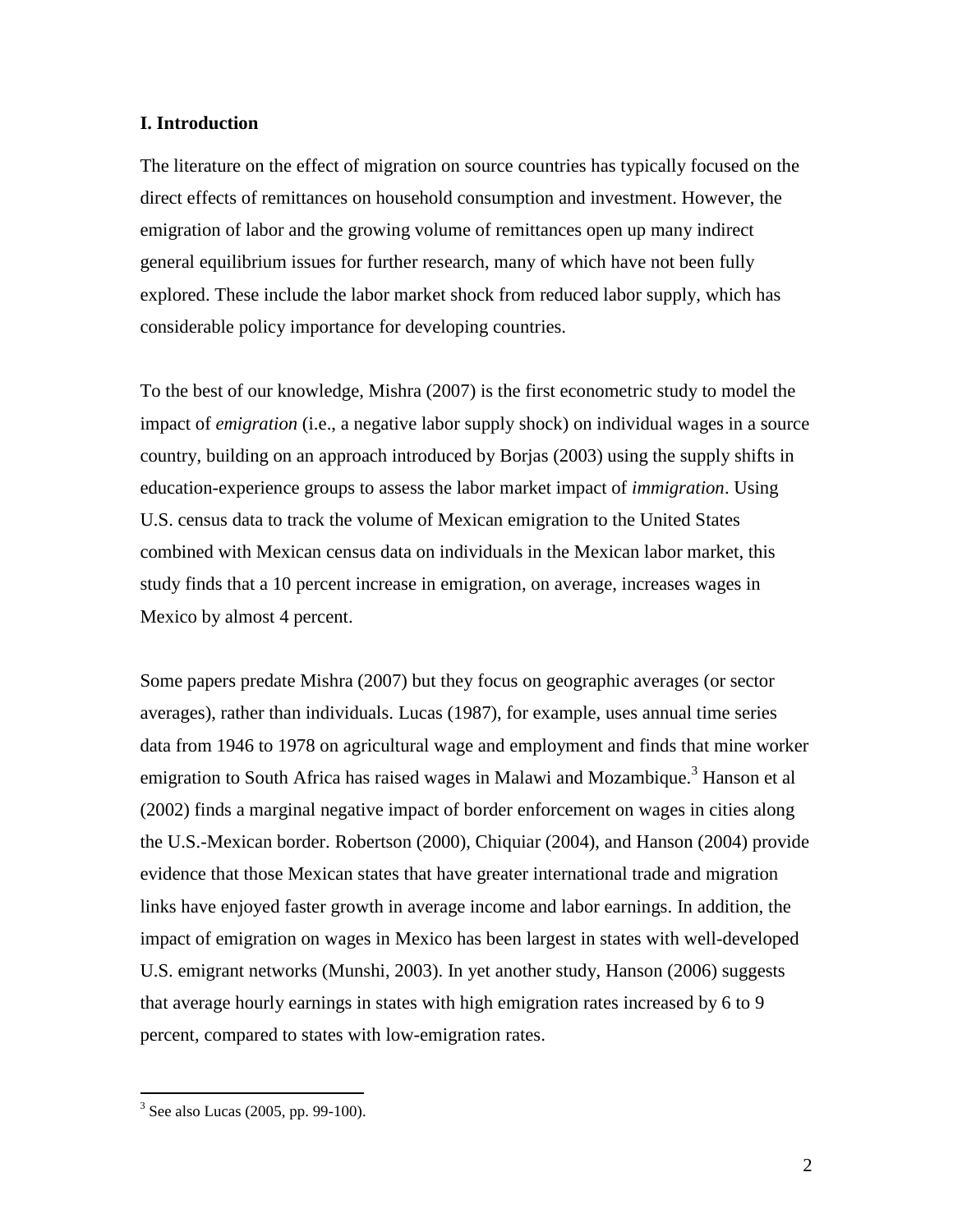Since Mishra's (2007) paper, a few other studies that focus on national wage effects have found similar results. Using data drawn from the Canadian, Mexican, and U.S. Censuses, Aydemir and Borjas (2007) conclude that a 10 percent change in labor supply is associated with a 3 to 4 percent change in wages in the opposite direction. In a study of Puerto Rican workers, Borjas (2008) finds that a 10 percent emigration-induced fall in the number of workers in a particular skill group raises the average wage by about 2 percent.

The literature on emigration and wages has thus far focused only on the North American experience with international migration—particularly in Canada, the United States and Mexico. In large part, this has been out of convenience, as close to all migrants from Mexico and Puerto Rico are in the U.S., allowing for empirical analysis drawing on U.S. data. Recent evidence shows that although United States is the largest immigrant recipient (in absolute size) of any country in the world, most of the top emigration source countries (in percent of the population) are outside North America. There is, however, no accumulated empirical evidence on the impact of migration on wages in these other countries. Thus, there is a significant knowledge gap in the emigration literature on countries outside North America.

Examining the impact of emigration empirically is challenging because source countries typically do not maintain data on emigrants. In this paper, we examine for the first time the impact of emigration on wages in Moldova using demographic and labor market information on emigrants documented by a recent, nationally representative survey. Moldova provides an ideal case study, given that Moldova's emigrants represent 17 percent of its population and about 30 percent of its labor force, placing it at the highest end of the global distribution of emigrants as a share of (source country) labor force.<sup>4</sup> The majority of workers are in Russia, close to a fifth are in Italy, and the rest are in Ukraine and in France and other Western European countries.<sup>5</sup> About half of these emigrants are employed in construction industries abroad, and about a fifth of these workers are

 $4$  Mishra (2007) reports that, in a sample of countries, emigrants account for 7 to 27 percent of the source country's labor force. Moldova's emigrant share is calculated in percent of the Moldovan work force, including the emigrants themselves.

<sup>&</sup>lt;sup>5</sup> See also International Organization for Migration (2007).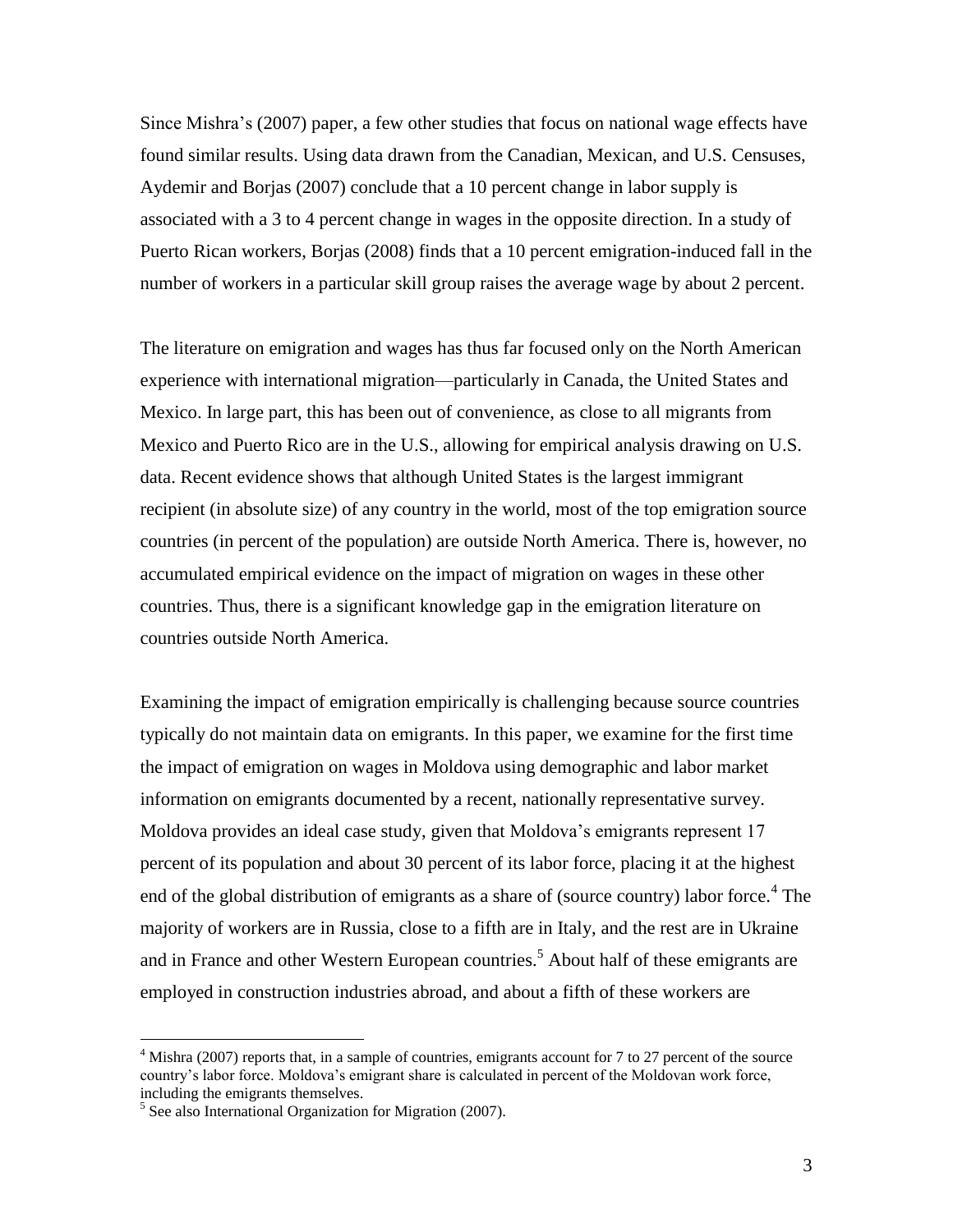employed in the service sector. Most of the workers left the country over the last few years, during which period real wages also grew on average by more than 20 percent.<sup>6</sup> Anecdotal and theoretical evidence suggests that emigration-induced shock to labor supply could be a driving force behind this rapid wage increase.

The paper offers a number of contributions to the literature. First, it provides empirical evidence on the impact of emigration on source country wages outside the North American experience. Second, it makes use of a unique database on emigrants, documented by a nationally representative survey conducted in the source country. Third, for the reasons noted above, on the size of emigration, Moldova offers an ideal case to study the impact of emigration on source country wages. In addition, Moldova also represents what is arguably a more typical source country, with its migrant workers spread out across multiple host countries rather than residing in a single host country, as in the case in North America. The emigrant flow is thus diversified across a number of host countries, and though the majority of workers are in Russia, Moldova's remittance inflows are not as exposed to country-specific downturns. Fourth, this study is unique in that it combines the previously studied net labor supply shock due to emigration with information on sector specific labor demand shocks.

The rest of the paper is organized as follows. Section II provides a simple and stylized theoretical introduction while Section III introduces empirical framework and some descriptive evidence. We then discuss empirical findings and robustness issues in section IV, which is followed by a concluding remark in section V.

#### **II. A simple analytical framework**

 $\overline{a}$ 

The textbook model of a competitive labor market yields clear and unambiguous implications of a migration induced reduction in labor supply. Ceteris paribus, a reduction in the supply of labor outflows because of migration should increase the wage

 $6$  Close to 80 percent of all emigrants left Moldova between 2000 and 2006. At the end of the 1990s, Moldova was the poorest country in the region, with over two-thirds of its population living below the national poverty line. This was at the close of nearly a decade of economic decline due to the initial transition downturn, made worse by the 1998 Russian financial crisis.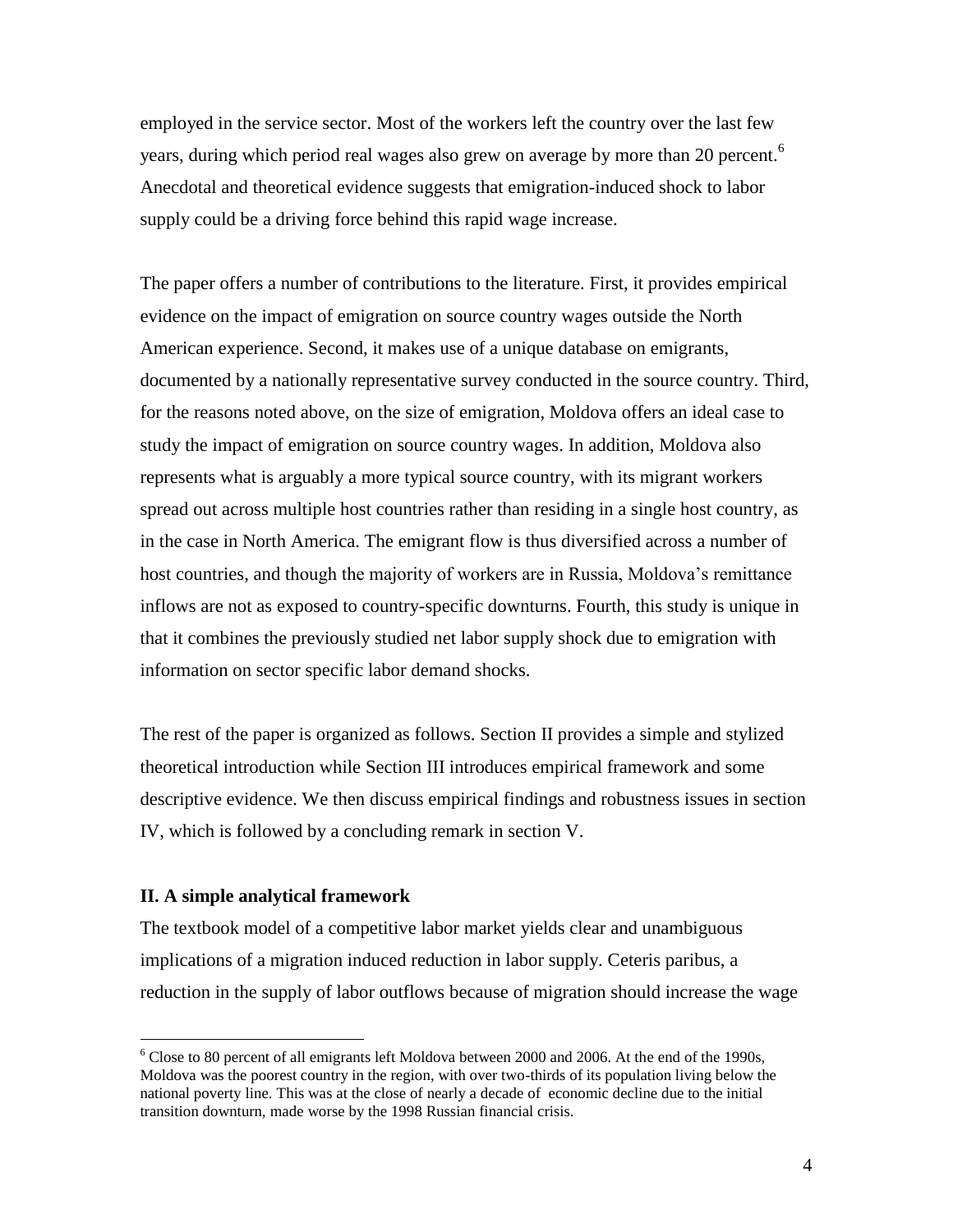of those workers remaining behind, at least in the short run. As shown in Figure 1, an emigration-induced labor supply shock is equivalent to a leftward shift in the labor supply curve, from  $S^0$  to  $S^1$ , which results in an increase in real wages from  $w^0$  to  $w^1$ .

## [Figure 1]

The wages and employment adjustment to migration-induced labor supply shock holds only if there is no employment demand shock, such as, for example, an increased demand for labor in the construction industry spurred on by greater demand for housing that is generated by the higher remittances inflows. Under these circumstances, higher labor demand could reinforce the labor market impact leading to a further increase in the real wages to w<sup>2</sup> and increasing employment back towards its original level of  $L^0$  (as shown in Figure 2). A unique feature of this paper is the efforts to gauge the impact of these subnational dynamics.

## [Figure 2]

In many transition economies where resource reallocation is still taking place, a number of sectors could be contracting, where labor shedding is taking place. This is shown in Figure 3 as a leftward shifting labor demand curve. Under these circumstances, the impact on employment is unambiguous – its declines. However, the impact of wages would depend on the relative magnitudes of the labor supply and demand shocks in the particular sector. If the labor supply shock dominates, then wages will go up in that sector. The reverse is true if the decline in labor demand dominates.

[Figure 3]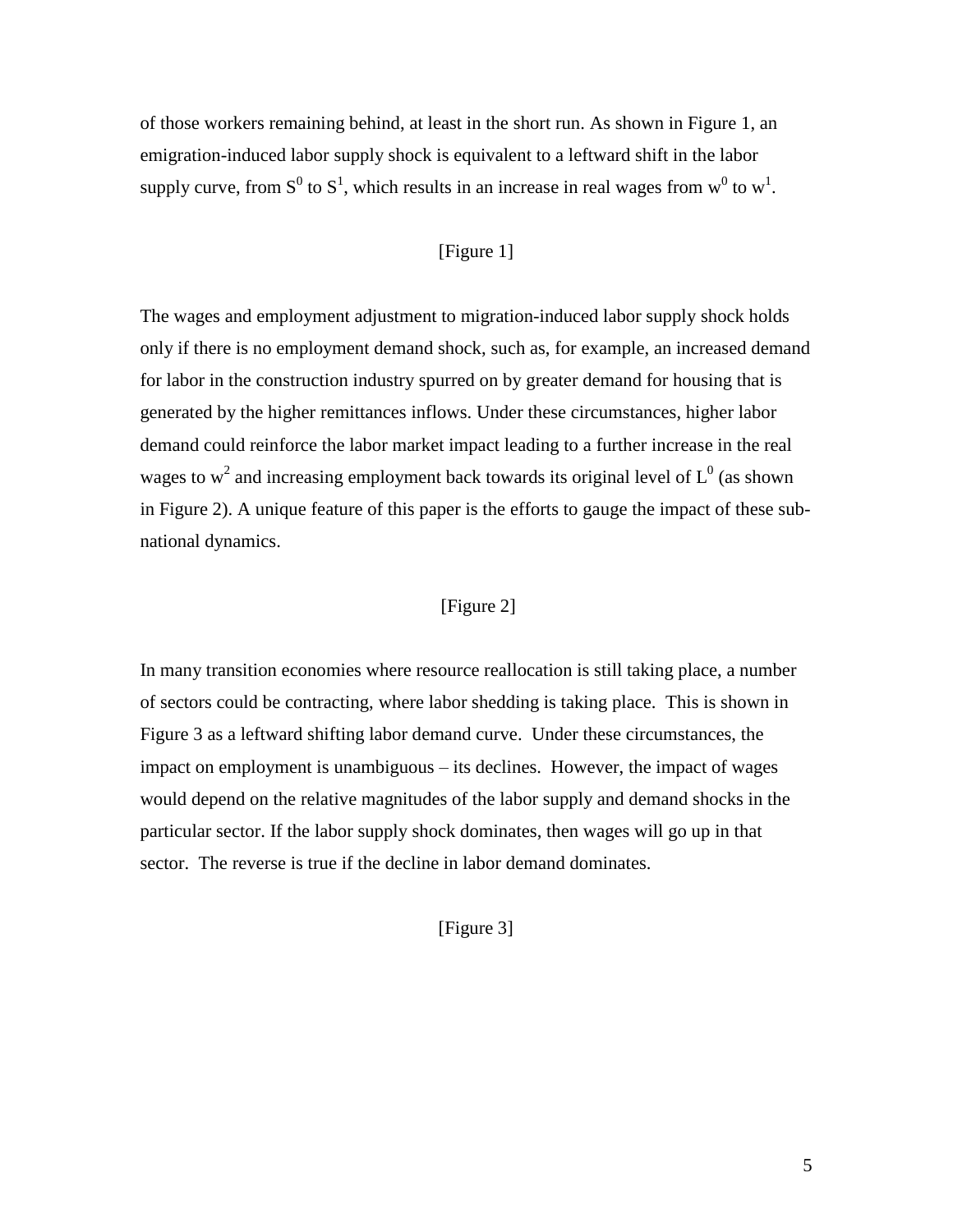#### **III. Empirical framework and data**

To test the impact of emigration on Moldovan wages, we estimate an individual level wage regression, including emigration share as one of the explanatory variables.<sup>7</sup> The base regression model is specified as follows:

(1) 
$$
w_{jk}^{i} = \alpha m_{jk}^{i} + X_{jk}^{i} + \beta + \varepsilon_{jk}^{i}
$$

 $\overline{a}$ 

The dependent variable in equation (1),  $w^i_{jk}$ , is the monthly wage (in logs) for individual *i*, in a cohort with education group *k* and experience level *j*. The emigration supply shock,  $m^i_{jk}$ , is the ratio of emigrants to the Moldovan workforce (excluding the emigrants) in that particular individual *i*'s education-experience cohort, while  $X_{jk}^i$ represents a vector of standard controls including experience (and experience-squared), marital status, gender, industry, and occupation. Finally,  $\varepsilon_{jk}^i$  is the error term at the individual level, which is correlated between individuals in the same cohort. We adjust standard errors by accounting for cluster effects within cohorts.<sup>8</sup>

We use two main data sources: the 2006 Labor Force Survey (LFS) and the nationally representative migration survey undertaken in 2006 by CBS-AXA (2006). The CBS-AXA survey collects detailed demographic and socio-economic information on every member of the household, including information on whether there are members of the households who are currently abroad, their labor market and remittance activities, etc. We construct education-experience emigration cohort using CBS-AXA data. The rest of the individual-level data are from the LFS. The analysis includes only the working-age, wage-employed individuals, following standard practice. We also use supplemental

<sup>&</sup>lt;sup>7</sup> See Mishra (2007). More generally, the specification is consistent with the empirical literature on *immigration* and wages in the *host* country, where wages are a function of demographic characteristics and the ratio of immigrants to native workers in a given region or geographic area, or category (e.g., education, experience, or occupation). The analyses are conducted by using either individual level data or by using the relevant group or geographic averages. See, for example, Borjas (2003), Borjas, Freeman, and Katz (1996), Friedberg (2001), Kifle (2009), and Orrenius and Zavodny (2007).

<sup>&</sup>lt;sup>8</sup> This was done using the *cluster* option in Stata. We also ran our baseline model correcting for cluster effects due to the multi-stage stratified design of the LFS and found similar results.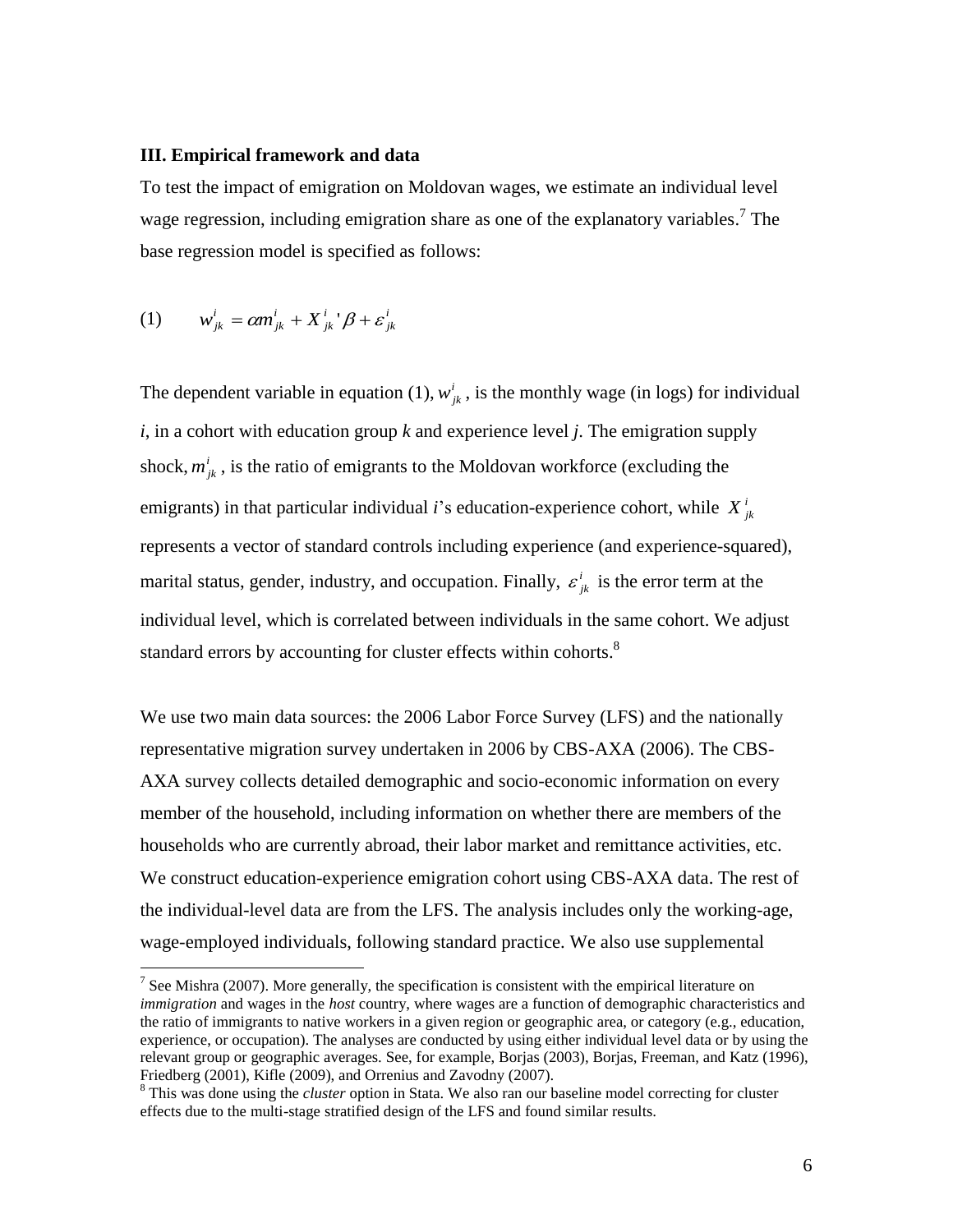summary information from the Annual Survey of Enterprises to report relevant labor demand trends and discuss the implications of the main results. The descriptive statistics are in Appendix Table 1. Wages are top-coded and we address this in our robustness tests.

We define as emigrants those who are of working age who are currently abroad and who may or may not have existing ties to households in Moldova.<sup>9</sup> The inclusion of emigrants who are considered ex-members of households in Moldova is an improvement over the existing literature, which has tended to discuss Moldovan emigration only with respect to those with existing ties to Moldovan households. Nonetheless, our measure of emigration may still be subject to measurement error due to sampling error and because households whose members have all left Moldova will not be captured in the survey.

We restrict the analysis to those who left Moldova between 2000 and 2006 because we are interested in recent shocks to the Moldovan labor supply. This group accounts for about 80 percent of Moldova's emigrant population, including those who left in the 1990s. We test a more restrictive measure of emigration—to include only those who left between 2004 and 2006—in our robustness tests.

We construct emigration cohorts based on the available information on education groups and experience levels represented by *j* and *k* respectively. There are a total number of 167 education-experience emigration cohorts representing up to 4 education groups and 55 experience groups.<sup>10</sup> Individuals are classified into four broad educational attainment levels: primary (or less than primary) education, secondary education, tertiary education and higher education. We calculate experiences as years of potential work experience, following the literature, using information on age, years of schooling, and age at the beginning of schooling. An alternative, and arguably more appropriate, way to measure

 $9$  Other studies (e.g., International Organization of Migration, 2007) restrict their analyses to those emigrants who are still considered members of households in Moldova. In contrast, we also counted among the emigrants those who (a) are of working age and are currently abroad, (b) are considered ex-members of households in Moldova, and (c) may have since formed their own households abroad.

<sup>&</sup>lt;sup>10</sup> Although there are potentially 220 education-experience emigration cohorts (4 x 55), many of these cells are empty. In our robustness tests, we allow for a broader (and thus fewer) set of experience categories, to retain a few more observations, though the difference is not large.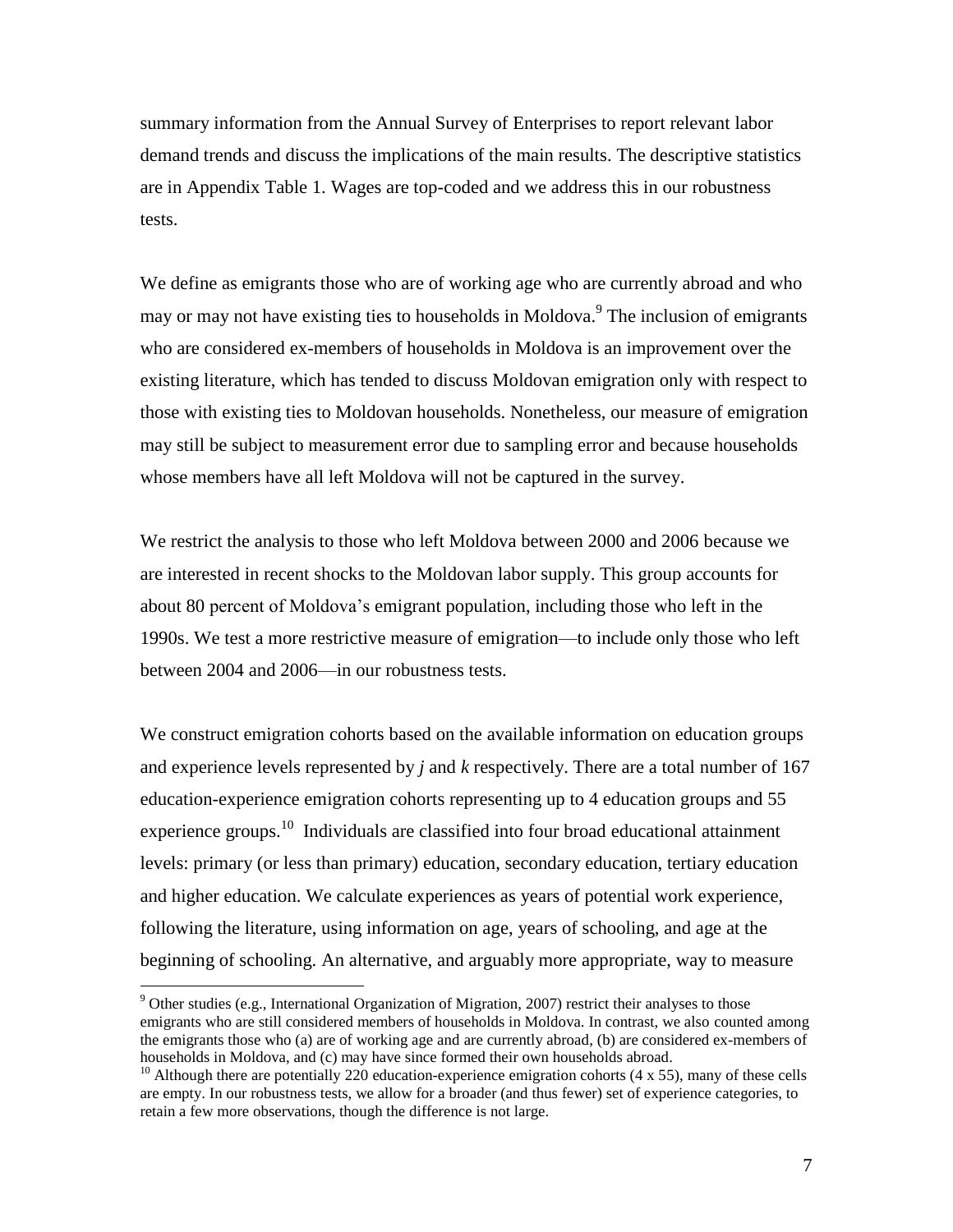the labor supply shock is to define emigration cohorts by sectors of employment along with education and experience. This requires information on sectors individuals worked *prior* to migration.<sup>11</sup> Unfortunately, this information is available for a much smaller sample (around 20 percent) of total emigrants, which could raise potential sample selection issues in the estimation.<sup>12</sup> The emigration rate is highest in agriculture (33) percent) followed by construction (17 percent) and wholesale & retail trade (16 percent).

## **IV. Findings**

 $\overline{a}$ 

#### *Baseline Results*

The estimated regression outcomes of the baseline individual wage model are shown in Table 1, Column 1. The signs and significance of the coefficient estimates are generally consistent with the wage regression literature. For example, the results suggest positive returns to education, a gender wage differential, and non-linear returns to experience. Marital status is generally insignificant. As for our key variable of interest, the estimated coefficient of emigration is positive and is significant at the 1 percent level. The elasticity of wages with respect to emigration is  $0.32^{13}$  - a 10 percent emigrant-induced labor shock increases monthly wages by 3.2 percent. This is well within the range of other estimates in the literature, which fall within the 0.2 to 0.4 range (Mishra, 2007; Aydemir and Borjas, 2008; Hanson, 2006).

## [Table 1]

 $11$  There has been a strong inter-sectoral movement of Moldovan workers as they migrate. Many workers previously employed in agriculture, for example, have moved into construction work abroad. For the purposes of calculating the relevant domestic labor supply shock then, the pre-migration sector of employment is the relevant information.

 $12 \text{ It is also not clear how best to treat migration workers who were jobless (unemployed or inactive) just prior.}$ to migration.

 $13$  Aydemir and Borjas (2008) derive an expression for the "wage elasticity" or the percent change in wages for a given percent change in the labor supply due to emigration. They then adjust *α*, or the coefficient of emigration share, in their regression result accordingly. Because the emigration share in our equation (1) is defined as the ratio of emigrants to the Moldovan workforce (excluding emigrants) in a particular education-experience cohort—in contrast, Aydemir and Borjas (2008) defined the emigration share as the percent of emigrants in their education-experience cohort (including emigrants and those who remained in the source country)—our coefficient estimate for  $\alpha$  can be treated as a direct measure of the "wage" elasticity" and does not require any further adjustment.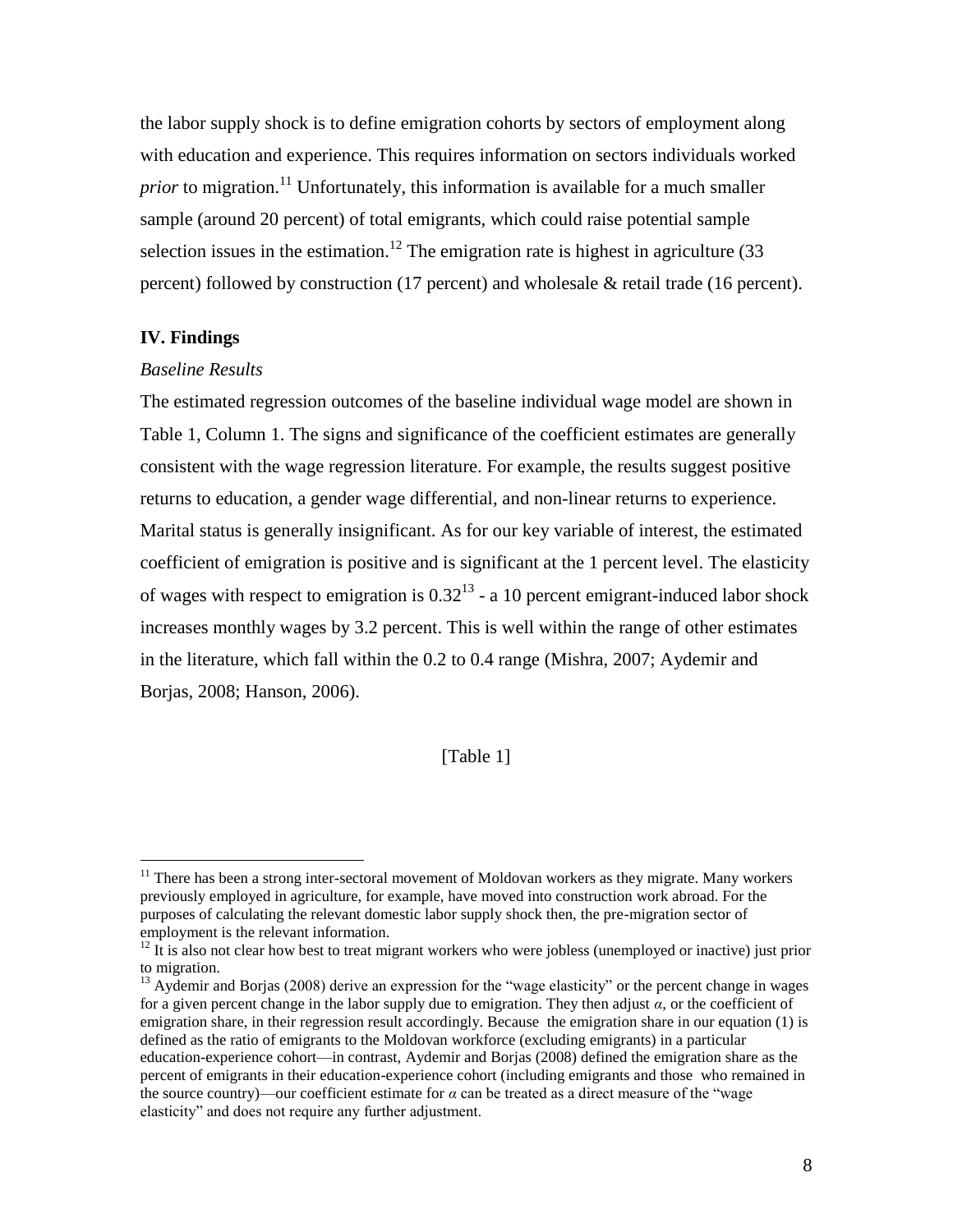## *Robustness Tests*

 $\overline{a}$ 

One concern about the baseline result is the top-coding of the wage variable. We employ three strategies to address top-coding, following the literature: First we trim the top and bottom 0.5 percent of the sample. Second, we multiply the top-coded variable by 1.5. And third, we impute a mean value for the top-coded values, assuming a log-normal distribution for wages. The three approaches (not shown) all yield positive and significant coefficients for emigration, from 0.21 to 0.32. In addition, following Mishra (2007) and Aydemir and Borjas (2008), we also estimated the baseline regression model for a sample of men only, separate from a sample of women to address potential selection issues. This approach yields a higher emigration coefficient for men (0.40, in Column 2).

A more serious dimension of selection bias, one that is specific to emigration, is explained in Mishra (2007): First, wages in Moldova are observed only for workers left behind. If emigrants are systematically different with respect to their unobserved ability, then the estimated relationship between emigration and wages may be capturing some of the sample-selection bias. That is, our empirical strategy relies upon observing whether wages are higher for those left behind in high emigration groups compared to those in low emigration groups. If, in each group, the least able workers are those that emigrate (based on unobserved ability), then those left behind may appear to have higher wages, though they may not have been raised by emigration or the labor supply shock.<sup>14</sup>

One approach followed by Mishra (2007) is to analyze a sub-sample of workers who are least likely to migrate. It is argued that in this sub-sample (i.e., workers in a region where emigration rates have been low or where emigration is "at the margin"), those who are left behind should not be systematically different from those who leave, because few actually leave. In the case of Moldova, emigration rates are lowest for urban areas; over 90 percent of emigrants have come from outside the big cities. We estimate the baseline model using only the sample of Moldovan workers residing in Chisinau and Balti and the

 $14$  We speculate that this is unlikely given anecdotal evidence that suggest that higher-ability individuals are more likely to find work abroad, given the costs, both monetary and non-monetary, of assimilating into foreign labor markets. In the literature on internal migration, this selectivity bias has been addressed directly using much richer databases that provide information on likely drivers of emigration, including childhood experiences (e.g., Vijverberg 1995).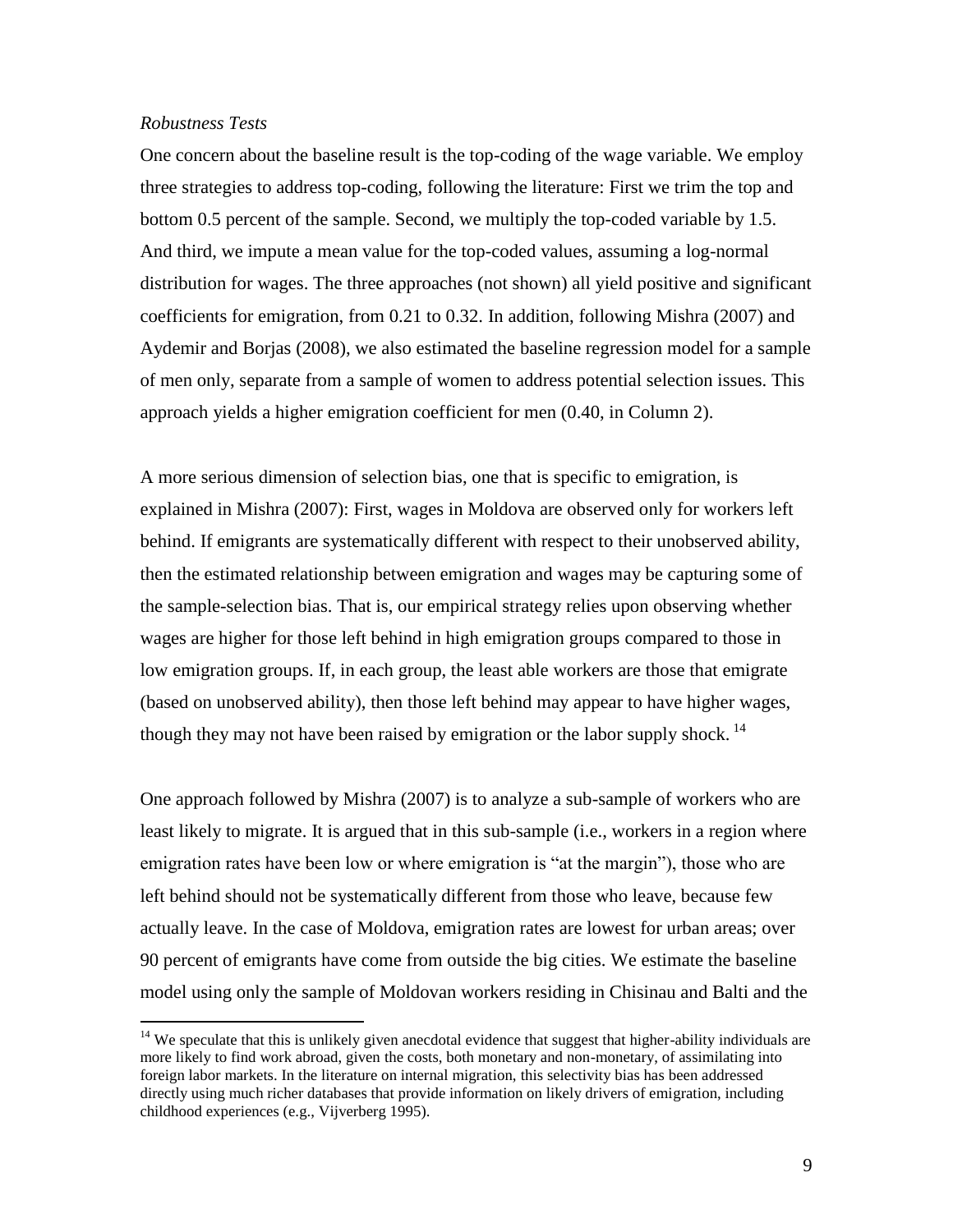results are reported in Table 1, Column 4. The coefficient of emigration is positive and strongly significant, though at 0.24, it is somewhat lower than the baseline coefficient estimate.

An alternative approach would be to focus on the sample of individuals who belong to households without emigrants. This sample may be informative for two reasons: First, households with migrant members are more likely to receive remittances and individuals in such households are observed to reduce their labor supply, in Moldova and in other remittance-receiving countries.<sup>15</sup> These individuals arguably have higher reservation wages and the estimated coefficient of emigration in our baseline regression using the full sample may be capturing this effect. Second, individuals who belong to households without a single emigrant are the individuals who are less likely to have access to emigration networks and are less likely to emigrate.<sup>16</sup> For this sample of individuals, the coefficient of emigration is somewhat lower than the baseline, though still positive and significant (Column 5).

A third approach, though still open to debate, would be to use quantile regression analysis to estimate wage at different points of the conditional wage distribution.<sup>17</sup> Workers at the lower and upper quantiles can be treated as workers with wages lower than and wages higher than predicted by their measurable individual characteristics. As such, some have argued that the relative positions of workers in the conditional wage distribution may reflect differences in ability (e.g., Mwabu and Shultz, 2002). For our purposes, we use quantile regression analysis to estimate our model for those at the lower end of the distribution, as a proxy for individuals with relatively lower ability. The results in Column 6 suggest that the coefficient of emigration remains positive and strongly significant, though lower than the baseline.

<sup>&</sup>lt;sup>15</sup> The higher inactivity may be due in part in greater participation in higher education and increase home production (Görlich, Mahmoud, and Trebesch, 2007).

<sup>&</sup>lt;sup>16</sup> These individuals could still be connected to emigration networks, through their friends and social networks, not necessarily through immediate relatives and kinship-based networks.

 $17$  See Buchinsky (1994).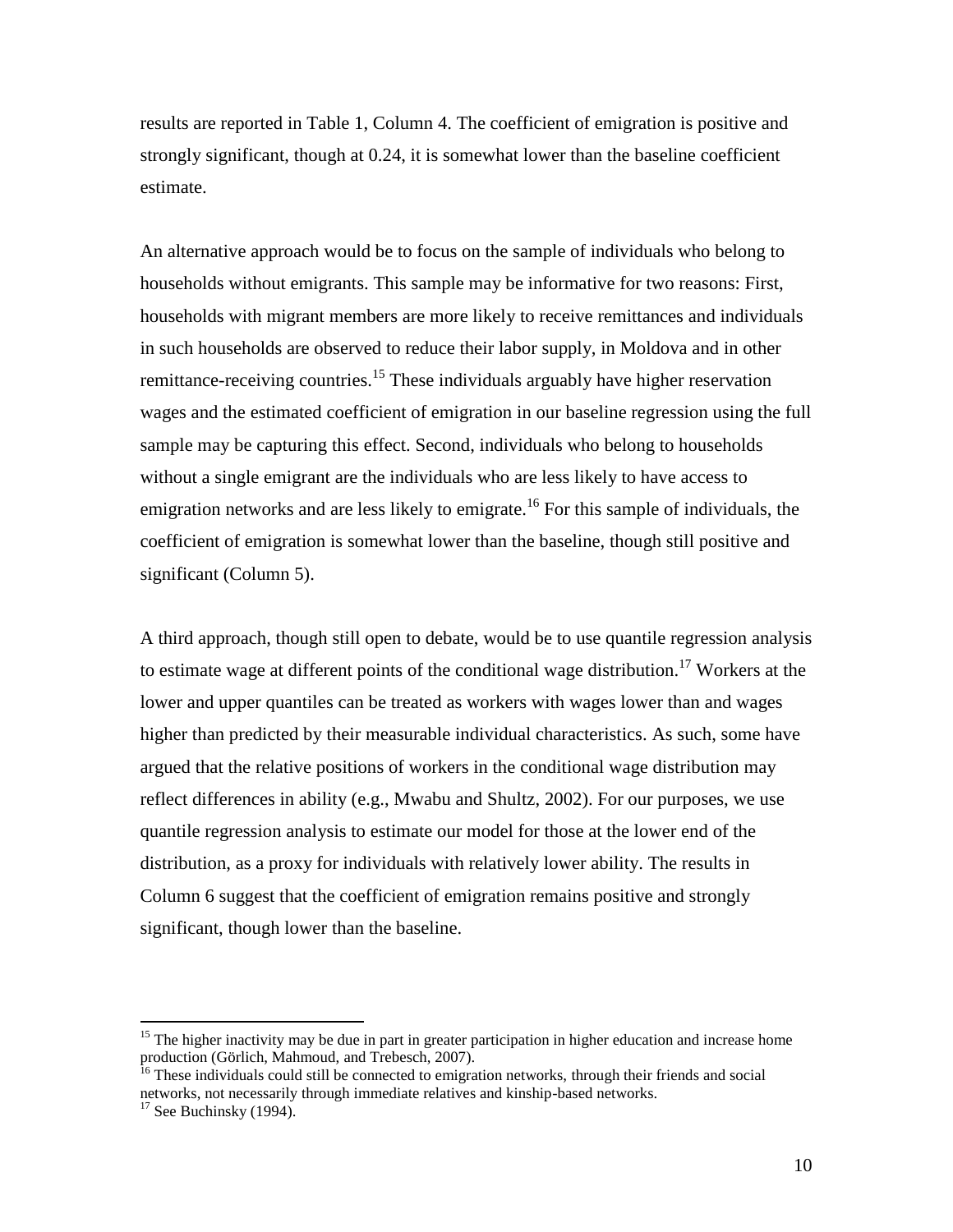Finally, following Borjas (2003), we aggregated all the information into the 167 education-experience cohorts, rather than using individual level data, recognizing that the key independent variable takes on only a limited number of possible values. The results are essentially unchanged.

#### *Richer Specification and Alternative Emigration Measures*

In Table 2, we use a richer specification for our wage regression, including sector and occupation fixed effects. The coefficient of emigration remains positive and significant, through the size of the coefficient diminishes as additional controls are included, particularly occupation fixed effects, as expected (Columns 1 and 2).

## [Table 2]

We also estimate the regression model using fewer categories of experience, in case wages in adjacent education-experience cohorts are not independent (Mishra, 2007). We use 10 categories, corresponding to non-overlapping five-year periods. The coefficient estimates are substantially higher when using broader categories of experience compared to the baseline categories of experience—and this may be due to the reduction in measurement errors that are associated with the baseline approach, using finer categories of experience, as in Mishra (2007) (Columns 4, 5, and 6). We also redefine emigration to include only those who migrated between 2004 and 2006 (Columns 3 and 6), to allow for the possibility that the most recent shock to labor supply is the most relevant to current wage levels. The results yield coefficient estimates higher than those using the 2000-06 emigration share, following the same specification.

Another concern is the possibility of reverse causality. As explained in Mishra (2007), if lower wages promote emigration, then this biases the estimated coefficient of emigration. Our use of individual data on wages from 2006 combined with emigration data on workers who mostly left during the *preceding* years avoids the possibility of reverse causality due to contemporaneous changes in emigration and wages, though this still leaves the possibility of reverse causality due to *persistent* changes in wages. However, if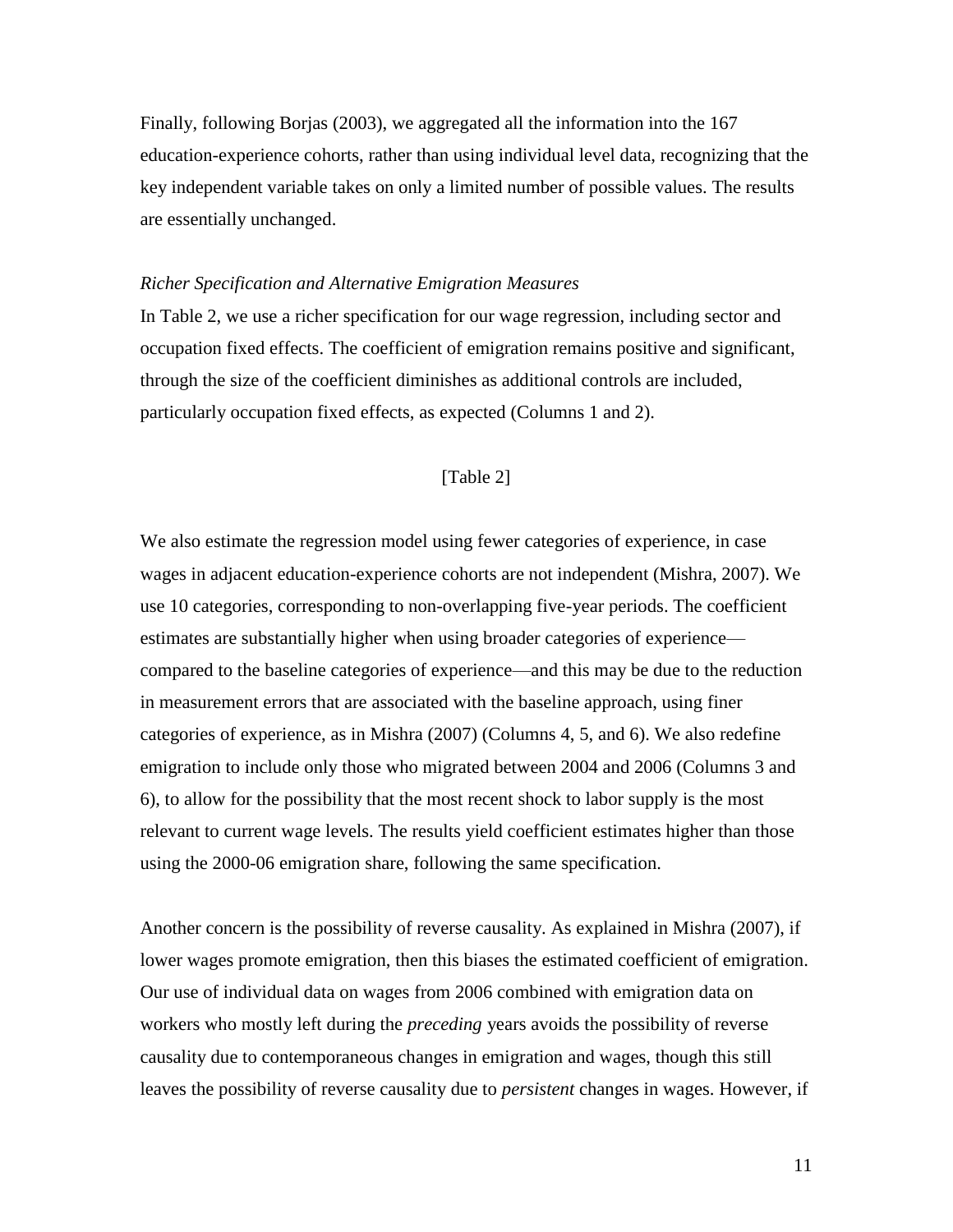reverse causality is an issue, it means that if anything, we likely underestimate the impact of emigration on wages. The results here could then be treated as lower bound estimates.

#### *Differences across Economic Sectors*

There are a few other reasons why the baseline results should be interpreted with caution. Equation (1) assumes the emigration of labor force is exogenous to the variation in monthly wages. Second, the emigration-induced labor shock is assumed to be a national shock. This only holds if labor demand is constant across education and experience cohorts. As explained more fully below, this is likely not the case. In addition, the skill premium could add an upward bias in the estimation if a particular job requires skills that are becoming increasingly rare. This would shift the labor demand curve rightward, with almost no spillover of skills.

## [Table 3]

Table 3 shows coefficient estimates for the emigration variable and its interaction with economic sector fixed effects, using various measures of emigration and different specification. We distinguish the construction sector from the rest of industry, given its importance in the Moldovan economy. The results indicate that the impact of emigration is, in general, significantly higher in the construction and service sectors. In these sectors, the implied wage elasticity is at least double those of agriculture and industry.

These results may be explained by recent changes in labor demand in each sector, as previously suggested in Section II. Although real GDP grew at an average of around 7 percent per annum between 2003 and 2006, growth in labor demand was much more muted. As with many other transition economies, increases in labor productivity resulted from shedding excess labor. Indeed, over this period, employment generation in Moldova was stagnant with practically no net job creation. Looking across various sectors, however, the lack of job creation was largely the result of significant job loss in the agricultural sector, stagnant job creation in industry (excluding construction), rapid job growth in construction, and modest job growth in the service sectors, led by the

12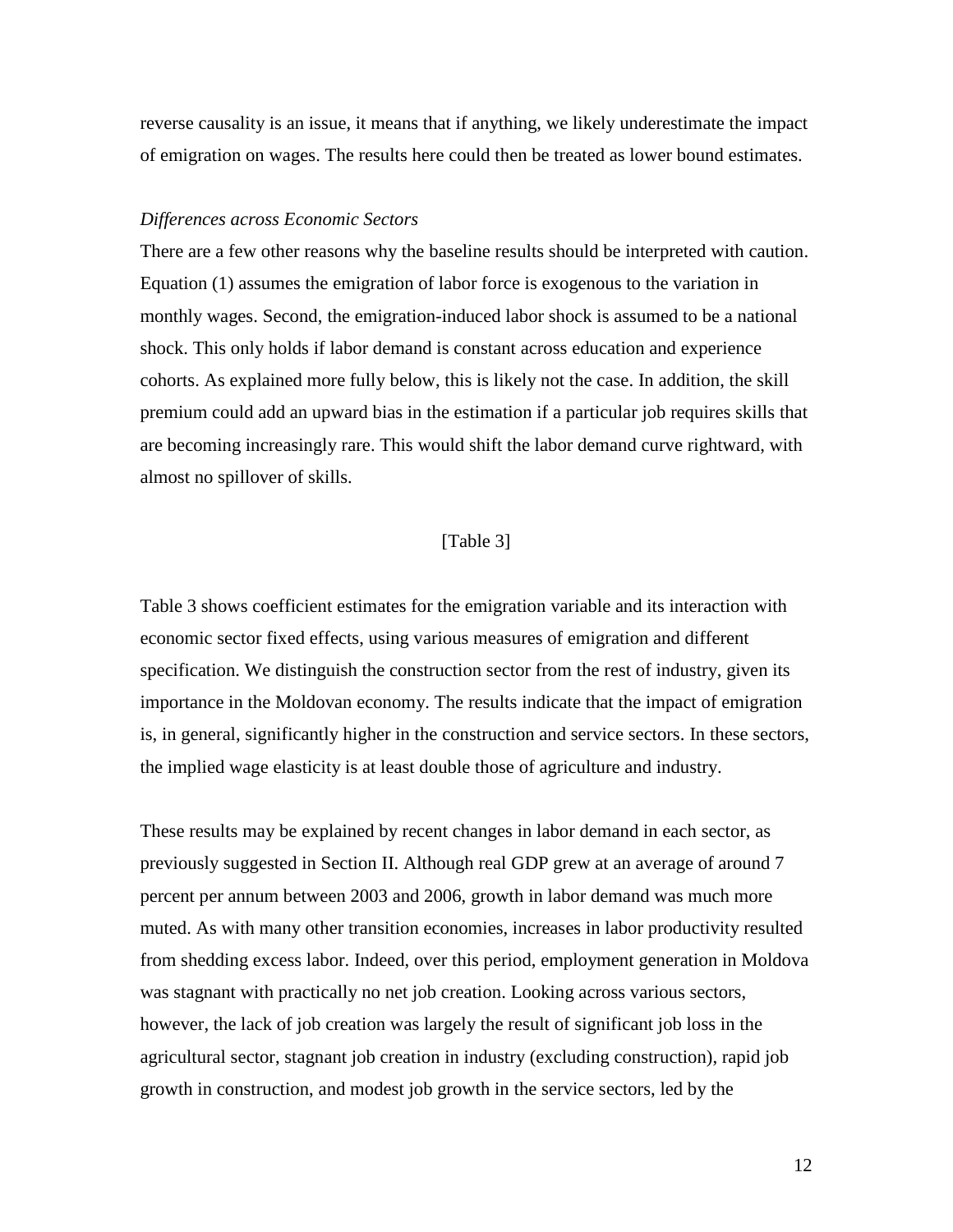wholesale and retail trade and finance sectors. More generally, as experienced in other transition economies, Moldova's enterprises increasingly face market pressures, leading them to shed the excess labor inherited from central planning; in the agriculture sector, labor shedding has been taking place since the end of the  $1990s$ .<sup>18</sup> The lack of job creation in the agricultural sector and the expansion of the construction industry and service sectors are thus possible explanations for the differences impact of the emigration variable.

#### **V. Conclusion**

This study is the first to look at the impact of emigration on wages in a country outside North America. Moldova offers an ideal case to examine the impact of emigrationinduced labor supply shock on wages as emigrants represent close a third of the total labor force. Consistent with the literature, we find a positive impact of emigration labor shock on national wages. Using the baseline result, a 10 percent increase in the emigration rate is associated with an average 3.2 percent increase in wages. The size of the emigration coefficient varies depending on the sample and model specification, We also find substantial differences in the impact of emigration on wages across sectors. By combining the results with sector-level information on recent employment, we speculate that a labor demand shock in either direction may help explain this heterogeneity. Better information on the employment experience of emigrants prior to migration could enhance the analysis significantly. We leave these extensions for future study.

 $18$  World Bank (2005).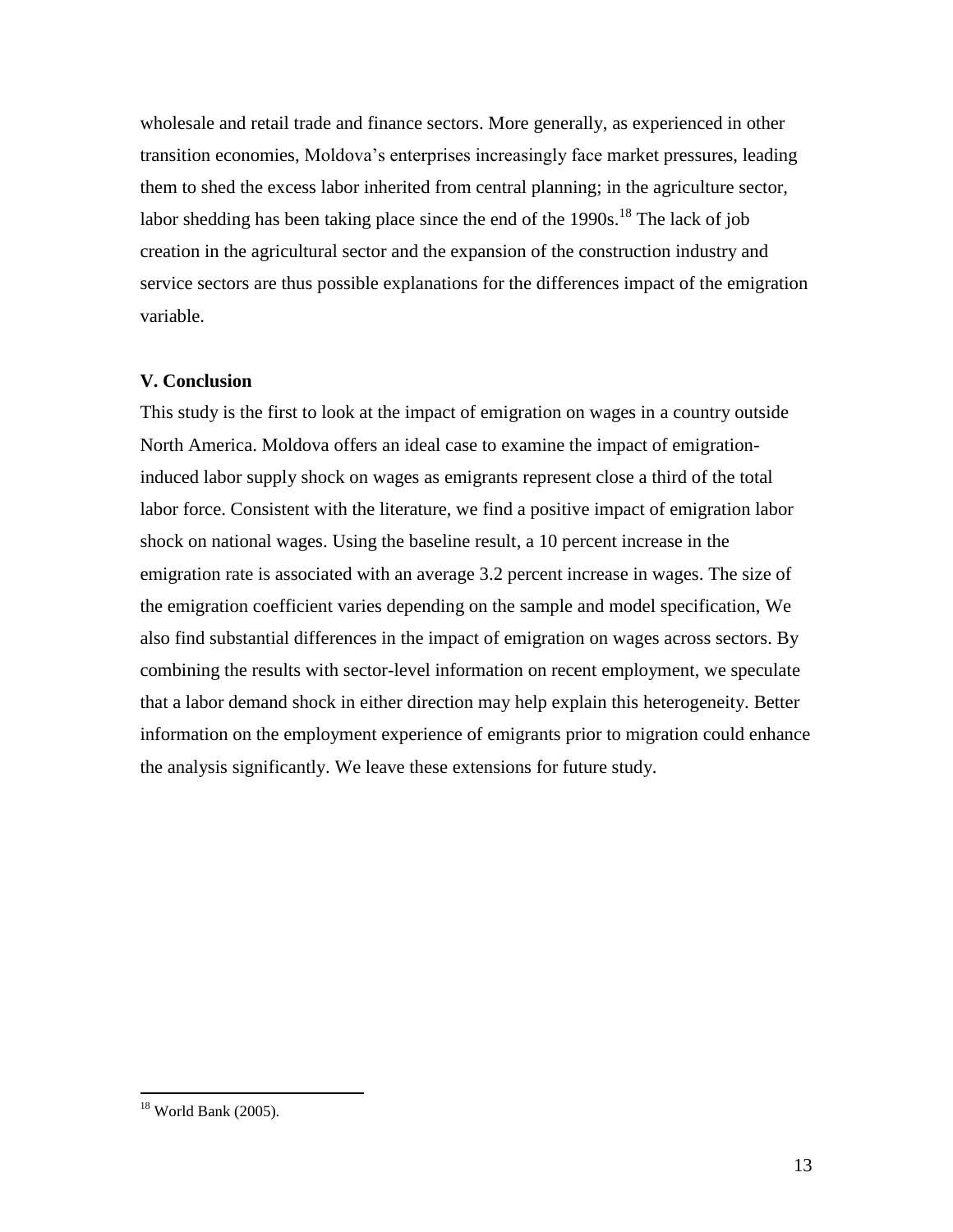## **References**

- Aydemir, A. and George J. Borjas. 2007. **"**Cross-Country Variation in the Impact of International Migration: Canada, Mexico, and the United States," *Journal of the European Economic Association*, Vol. 5, No. 4: pp. 663-708.
- Borjas, George J. 2008. "Labor outflows and inflows in Puerto-Rico," *Journal of Human Capital*, Vol. 2, No. 1: pp. 32-68
- Borjas, George J. 2003. "The Labor Demand Curve Is Downward Sloping: Reexamining the Impact of Immigration on the Labor Market,‖ *Quarterly Journal of Economics*, Vol. 118, No. 4: pp. 1335-74.
- Borjas, George J.; Richard B. Freeman, and Lawrence Katz. 1996. "Searching for the Effect of Immigration on the Labor Market," American Economic Review, Vol. 86, No. 2: pp. 246-51.
- Buchinsky, Moshe. 1994. "Changes in the U.S. Wage Structure 1963-1987: Application of Quantile Regression," *Econometrica*, Vol. 62, No. 2: 405-58.
- Chiquiar, Daniel. 2004. "Why Mexico's Regional Income Convergence Broke Down," *Journal of Development Economics*, Elsevier, vol. 77(1), pp. 257-275, June
- Friedberg, Rachel M. 2001. "The Impact of Mass Migration on the Israeli Labor Market," *Quarterly Journal of Economics*, Vol. 116, No. 4: pp. 1373-1408.
- Görlich, Dennis, Toman Omar Mahmoud, and Christoph Trebesch. 2007. "Explaining Labour Market Inactivity in Migrant-Sending Families: Housework, Hammock, or Higher Education," Kiel Working Paper No. 1391 (Kiel: Institut für Weltwirtschaft).
- Hanson, Gordon. 2004. "What Has Happened to Wages in Mexico since NAFTA?" in Toni Estevadeordal, Dani Rodrik, Alan Taylor, Andres Velasco, eds., *FTAA and Beyond: Prospects for Integration in the Americas* (Cambridge: Harvard University Press).
- Hanson, Gordon H. 2006. "Emigration, Labor Supply, and Earnings in Mexico," in *Mexican Immigration*, George J. Borjas, ed. (Chicago: University of Chicago Press.)
- Hanson, Gordon H., Raymond Robertson and Antonio Spilimbergo. 2002. "Does Border Enforcement Protect U.S. Workers From Illegal Immigration?" *Review of Economics and Statistics*, Vol. 84, No. 1: pp. 73-92.
- International Organization for Migration. 2007. *Migration as it is* (Chisinau: International Organization for Migration).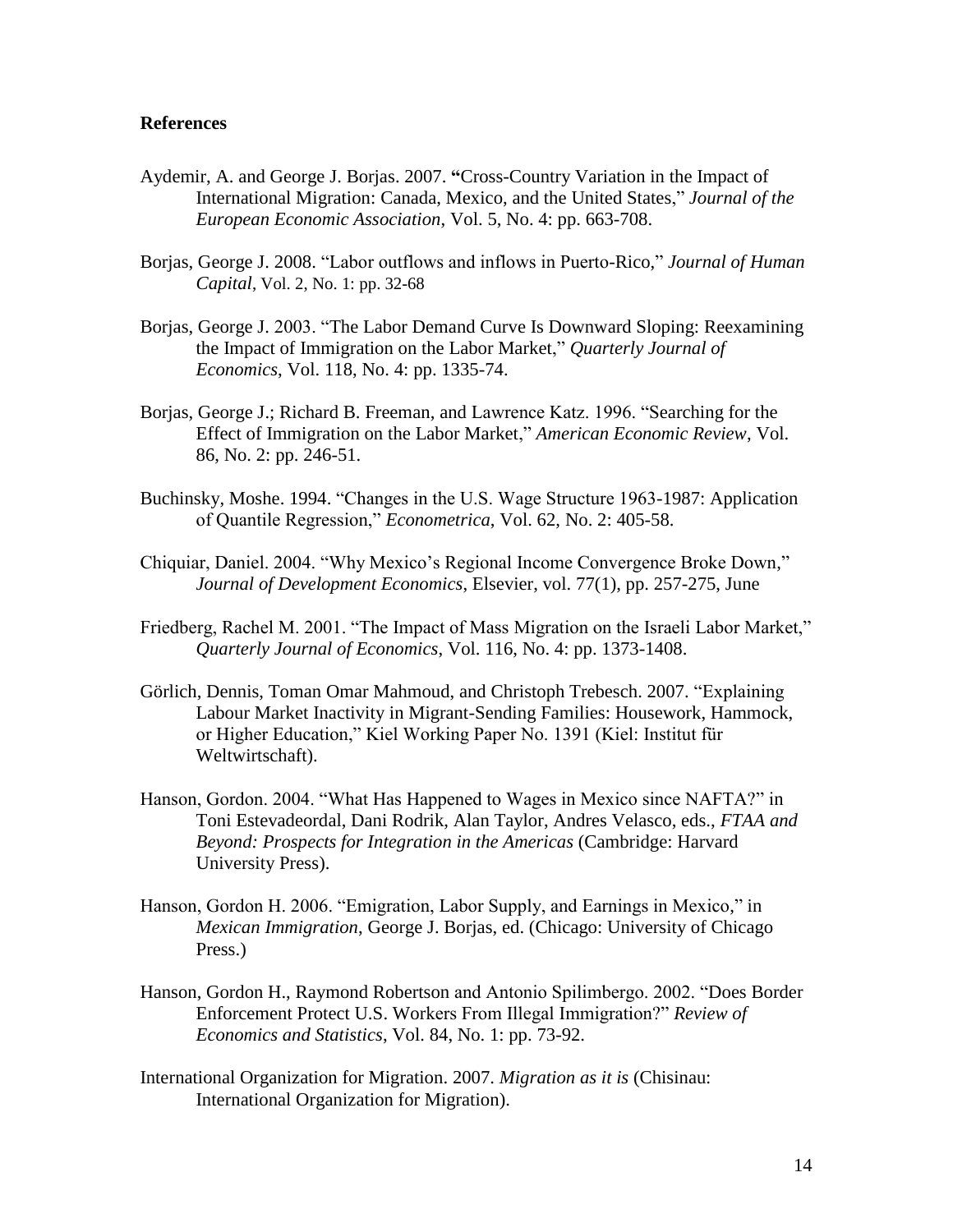- Kifle, Temesgen. 2009. "The Effect of Immigration on the Earnings of Native-Born Workers: Evidence from Australia," *Journal of Socio-Economics*, Vol. 38, No. 2: pp. 350-56.
- Lucas, Robert E. B. 1987. "Emigration to South Africa's Mines," *American Economic Review*, Vol. 77, No. 3: pp. 313-30.
- Lucas, Robert E. B. 2005. *International Migration and Economic Development: Lessons from Low-Income Countries* (Cheltenham, UK and Northampton, MA: Edward Elgar Press).
- Mishra, Praci. 2007. "Emigration and wages in source countries: evidence from Mexico," *Journal of Development Economics* Vol. 82, No. 1: pp. 180–199.
- Munshi, Kaivan. 2003. "Networks in the Modern Economy: Mexican Migrants in the US Labor Market," *Quarterly Journal of Economics*, Vol. 118 (May): pp. 549-97.
- Mwabu, Germano and T. Paul Schultz. 1996. "Education Returns Across Quantiles of the Wage Function: Alternative Explanations for Returns to Education by Race in South Africa," *American Economic Review*, Vol. 86, No. 2: 335-339.
- Orrenius, Pia and Madeline Zavodny. 2007. "Does Immigration Affect Wages? A Look at Occupation-Level Evidence," *Labour Economics* Vol. 14 (October): pp. 757-773.
- Robertson, Raymond. 2004. "Relative Prices and Wage Inequality: Evidence from Mexico," *Journal of International Economics* Vol. 64, No. 2 (December): pp. 387-409.
- World Bank. 2005. *Moldova: Opportunities for Accelerated Growth.* Report No. 32876- MD (Washington: World Bank).
- Vijverberg, Wim P. M. 1995. "Dual Selection Criteria with Multiple Alternatives: Migration, Work Status, and Wages," *International Economic Review*, Vol. 36, No. 1: pp. 159-85.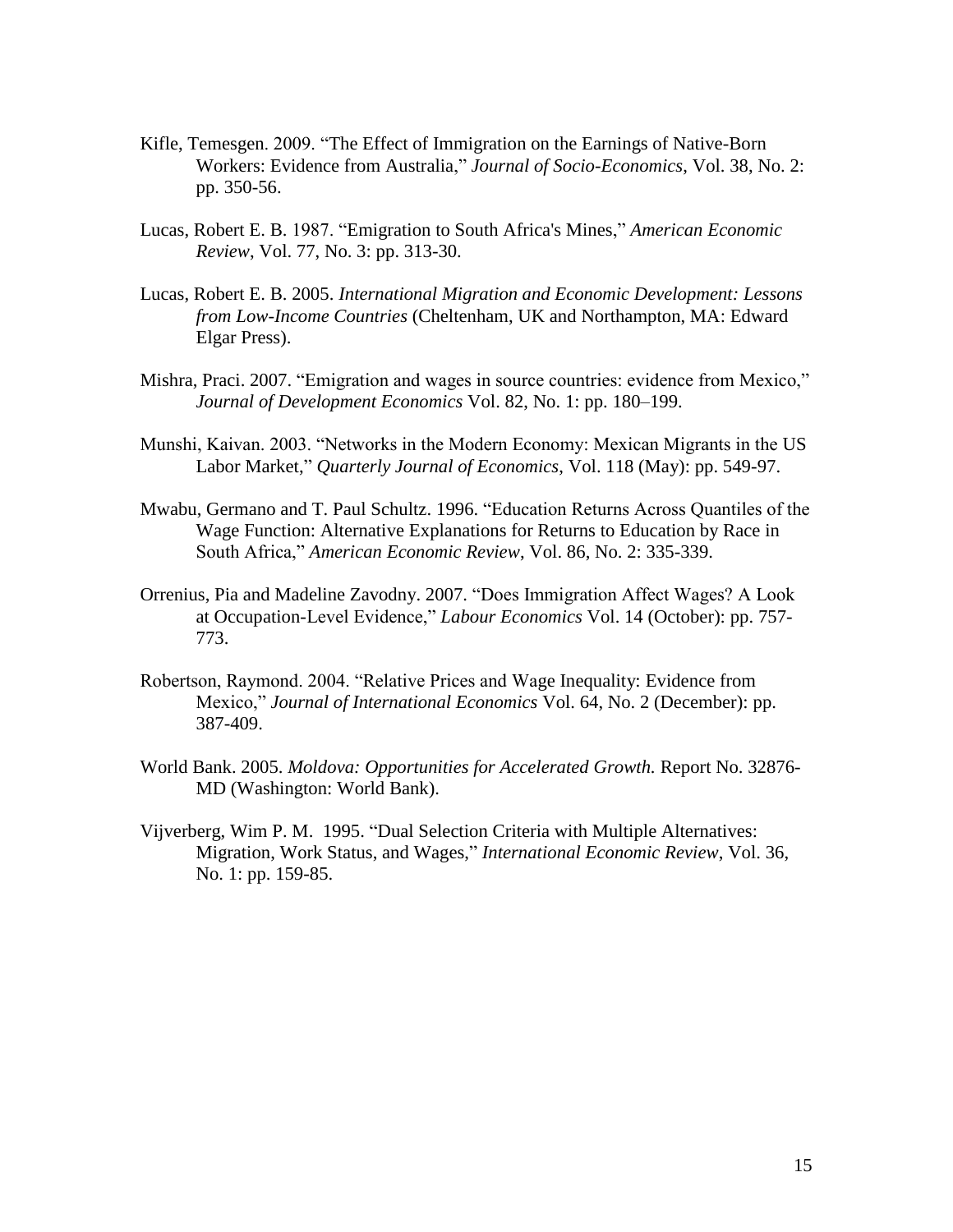Figure1. Effect of emigration on wages in source country



Figure 2. Effect of emigration on wages in source country when labor demand is growing



Figure 3. Effect of emigration on wages in source country when labor demand is falling

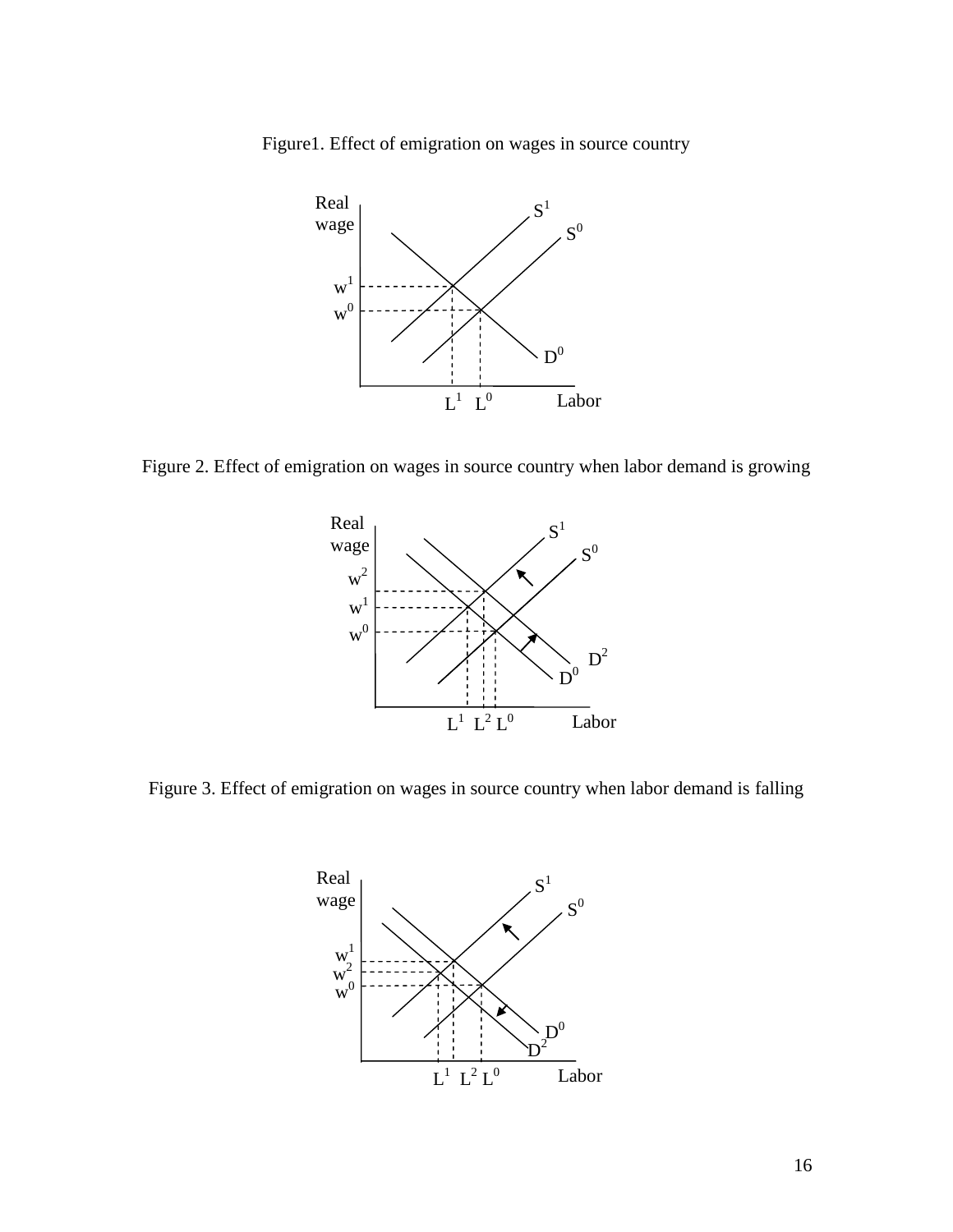## **Appendix Table 1**

Descriptive Statistics

|                                              | <b>Observations</b> | Mean    | Standard deviation Min |                | Max          |
|----------------------------------------------|---------------------|---------|------------------------|----------------|--------------|
| Monthly wages (in Lei)                       | 23,127              | 2170.11 | 7951.28                | 2              | 99999        |
| Log (monthly wages)                          | 23,127              | 6.97    | 0.93                   | 0.69           | 11.51        |
| Married dummy                                | 23,127              | 0.73    | 0.45                   | $\Omega$       | 1            |
| Female dummy                                 | 23,127              | 0.51    | 0.50                   | $\Omega$       | $\mathbf{1}$ |
| Education                                    |                     |         |                        |                |              |
| Primary education                            | 23,127              | 0.004   | 0.06                   | $\overline{0}$ | 1            |
| Secondary education                          | 23,127              | 0.27    | 0.44                   | $\Omega$       | 1            |
| Vocational education                         | 23,127              | 0.44    | 0.50                   | $\overline{0}$ | 1            |
| Higher education                             | 23,127              | 0.28    | 0.45                   | $\Omega$       | 1            |
| Experience                                   | 23,097              | 22.16   | 11.45                  | $\theta$       | 54           |
| Experience squared                           | 23,097              | 622.33  | 504.85                 | $\overline{0}$ | 2916         |
| Sector                                       |                     |         |                        |                |              |
| Agriculture                                  | 22,997              | 0.11    | 0.31                   | $\overline{0}$ | 1            |
| Industry                                     | 22,997              | 0.19    | 0.39                   | $\Omega$       | 1            |
| Construction                                 | 22,997              | 0.05    | 0.22                   | $\Omega$       | 1            |
| Service                                      | 22,997              | 0.65    | 0.48                   | $\Omega$       | 1            |
| Occupation                                   |                     |         |                        |                |              |
| Legislators, managers, etc                   | 22,895              | 0.09    | 0.29                   | $\Omega$       | $\mathbf{1}$ |
| Professionals                                | 22,895              | 0.20    | 0.40                   | $\Omega$       | 1            |
| Technicians and associate professionals      | 22,895              | 0.12    | 0.32                   | $\overline{0}$ | 1            |
| Plant and machine operators, assemblers, etc | 22,895              | 0.43    | 0.50                   | $\overline{0}$ | 1            |
| Elementary occupations                       | 22,895              | 0.15    | 0.36                   | $\overline{0}$ | 1            |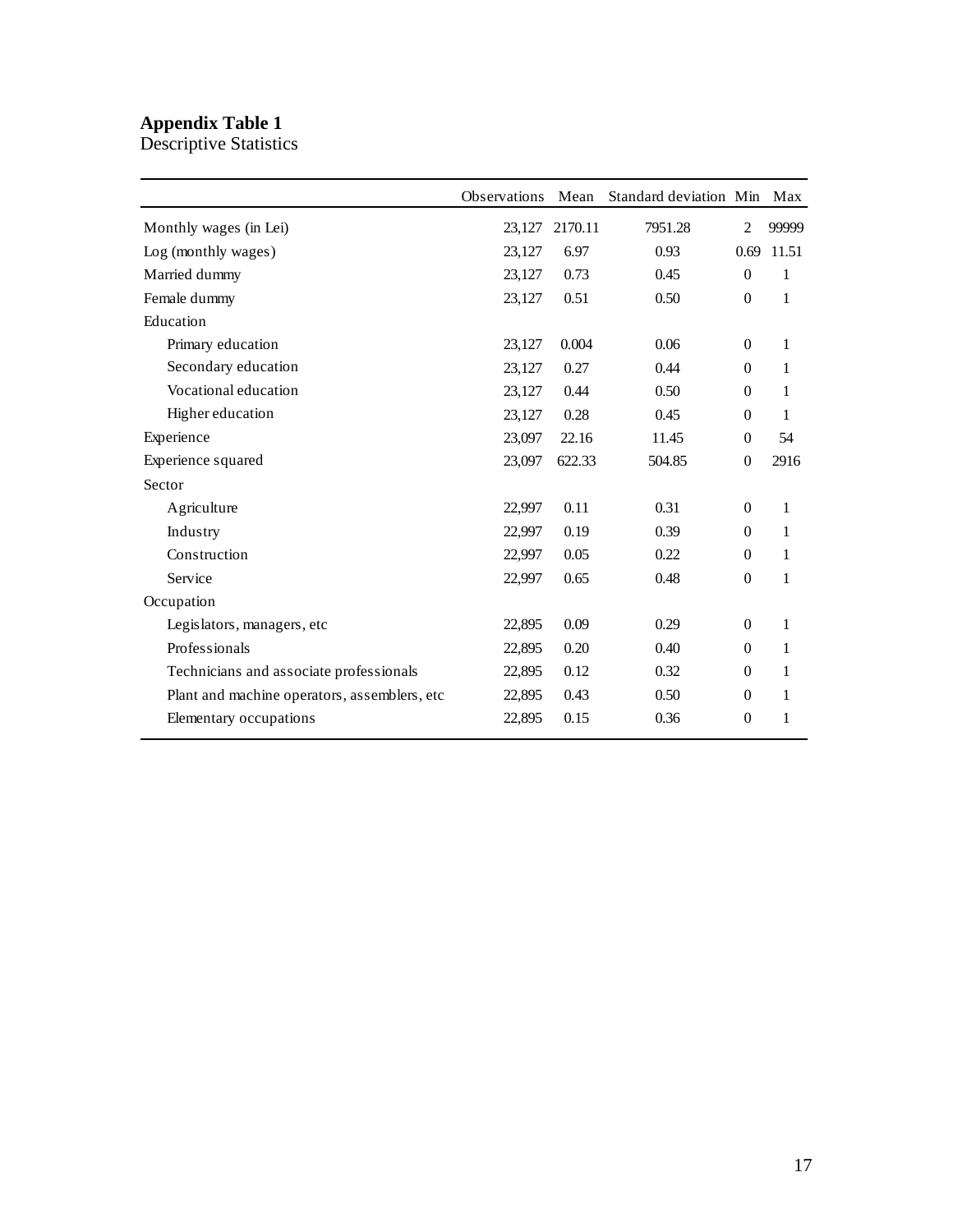## **Table 1** Baseline Specification: Main Results (Coefficient estimates; standard errors in parentheses)

|                                        | Dependent Variable: Log of Monthly Wages |                       |                        |                        |                                   |                                                  |                               |
|----------------------------------------|------------------------------------------|-----------------------|------------------------|------------------------|-----------------------------------|--------------------------------------------------|-------------------------------|
|                                        | Ordinary Least Squares (OLS)             |                       |                        |                        |                                   |                                                  |                               |
|                                        | A <sub>II</sub>                          | Male<br>Sample        | Female<br>Sample       | Urban<br>Sample        | Households<br>without<br>Migrants | Ouantile<br>Regression<br>Analysis<br>$O = 0.25$ | <b>OLS</b> Cohort<br>Averages |
|                                        | (1)                                      | (2)                   | (3)                    | (4)                    | (5)                               | (6)                                              | (7)                           |
| Ratio of emigrants to labor force      | $0.322***$<br>(0.084)                    | $0.405***$<br>(0.132) | $0.216***$<br>(0.071)  | $0.245***$<br>(0.087)  | $0.288***$<br>(0.082)             | $0.189***$<br>(0.004)                            | $0.330**$<br>(0.133)          |
| Married                                | $-0.038$<br>(0.029)                      | $0.114**$<br>(0.051)  | $-0.141***$<br>(0.030) | 0.000<br>(0.046)       | $-0.028$<br>(0.029)               | $-0.034***$<br>(0.002)                           | 0.072<br>(0.210)              |
| Female                                 | $-0.245***$<br>(0.027)                   | 0.000<br>(0.000)      | 0.000<br>(0.000)       | $-0.338***$<br>(0.037) | $-0.249***$<br>(0.026)            | $-0.209$ ***<br>(0.001)                          | $-0.168$<br>(0.166)           |
| Education (omitted: primary education) |                                          |                       |                        |                        |                                   |                                                  |                               |
| Secondary education                    | $0.544***$                               | $0.488***$            | $0.599***$             | $0.241***$             | $0.597***$                        | $0.498***$                                       | $0.843***$                    |
|                                        | (0.091)                                  | (0.131)               | (0.143)                | (0.051)                | (0.097)                           | (0.013)                                          | (0.098)                       |
| Vocational education                   | $0.858***$                               | $0.813***$            | $0.886***$             | $0.375***$             | $0.916***$                        | $0.811***$                                       | $1.241***$                    |
|                                        | (0.087)                                  | (0.119)               | (0.144)                | (0.052)                | (0.093)                           | (0.013)                                          | (0.105)                       |
| Higher education                       | 1.499***                                 | $1.495***$            | 1.479***               | $0.856***$             | $1.539***$                        | $1.300***$                                       | 1.953***                      |
|                                        | (0.089)                                  | (0.124)               | (0.145)                | (0.048)                | (0.095)                           | (0.013)                                          | (0.125)                       |
| Experience                             | $0.026***$                               | $0.035***$            | $0.010*$               | $0.036***$             | $0.025***$                        | $0.013***$                                       | 0.003                         |
|                                        | (0.006)                                  | (0.010)               | (0.005)                | (0.006)                | (0.006)                           | (0.000)                                          | (0.014)                       |
| Experience-squared                     | $-0.001***$                              | $-0.001***$           | $-0.000*$              | $-0.001***$            | $-0.001***$                       | $-0.000$ ***                                     | $-0.000$                      |
|                                        | (0.000)                                  | (0.000)               | (0.000)                | (0.000)                | (0.000)                           | (0.000)                                          | (0.000)                       |
| Constant                               | 5.819***                                 | $5.640***$            | 5.822***               | $6.693***$             | 5.814 ***                         | $5.635***$                                       | $6.100***$                    |
|                                        | (0.144)                                  | (0.209)               | (0.157)                | (0.082)                | (0.142)                           | (0.013)                                          | (0.159)                       |
| Number of observations                 | 23,029                                   | 11,081                | 11,948                 | 6,151                  | 19,176                            | 23.029                                           | 167                           |
| R-squared                              | 0.178                                    | 0.171                 | 0.183                  | 0.102                  | 0.173                             | $\cdots$                                         | 0.739                         |

\*\*\* p<0.01, \*\* p<0.05, \* p<0.1.

Note: The standard errors are adjusted for emigration cohort clustering.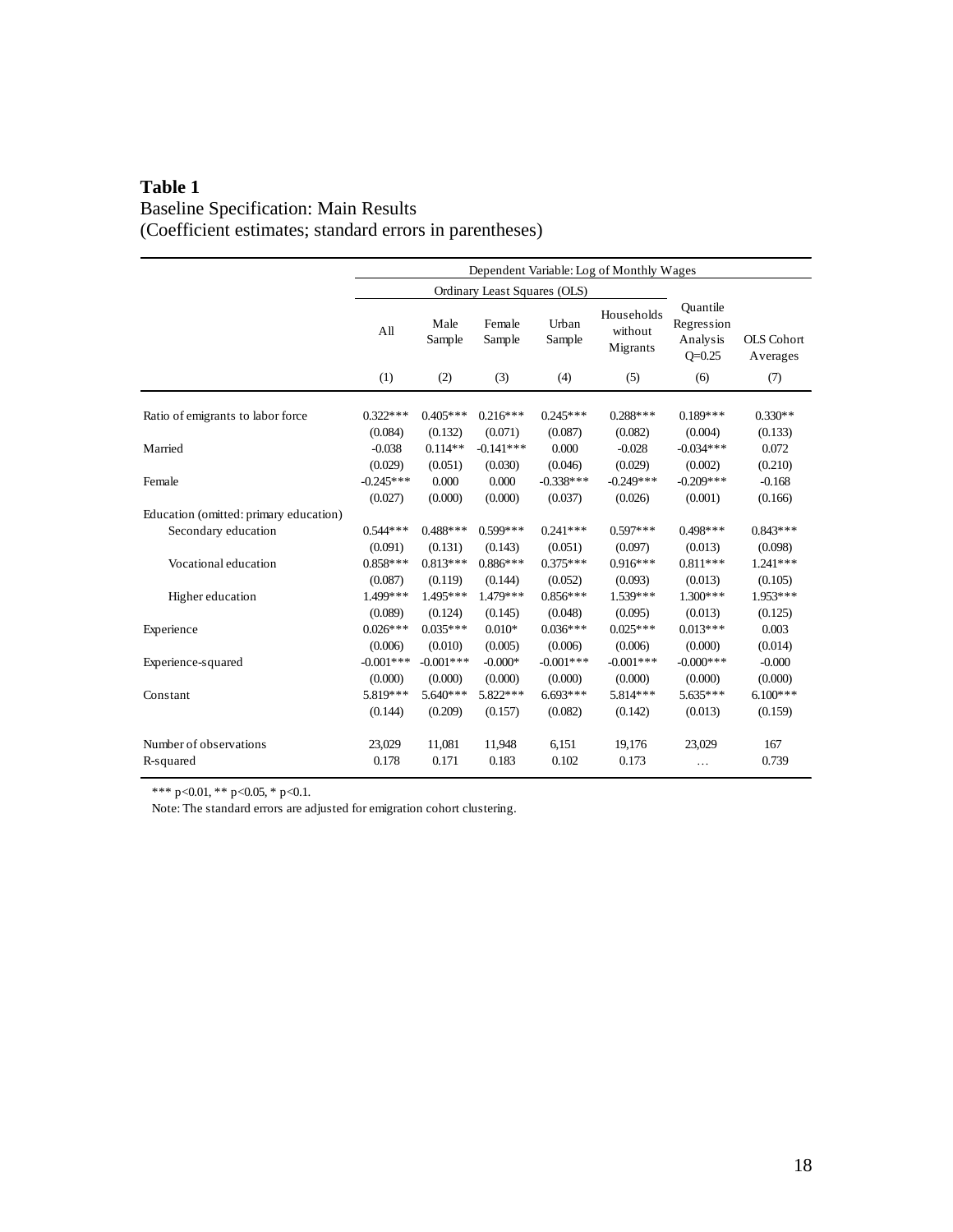## **Table 2**

| Richer Specification and Alternative Measures of Emigration: Main Results |  |
|---------------------------------------------------------------------------|--|
| (Coefficient estimates; standard errors in parentheses)                   |  |

|                                   | Dependent Variable: Log of Monthly Wages<br>Measure of Emigration |                 |                 |                |                |                |  |  |
|-----------------------------------|-------------------------------------------------------------------|-----------------|-----------------|----------------|----------------|----------------|--|--|
|                                   |                                                                   |                 |                 |                |                |                |  |  |
|                                   | <b>Baseline</b>                                                   | <b>Baseline</b> | <b>Baseline</b> | <b>Broader</b> | <b>Broader</b> | <b>Broader</b> |  |  |
|                                   | Experience                                                        | Experience      | Experience      | Experience     | Experience     | Experience     |  |  |
|                                   | Categories                                                        | Categories      | Categories      | Categories     | Categories     | Categories     |  |  |
|                                   | 2000-06                                                           | 2000-06         | 2004-06         | 2000-06        | 2000-06        | 2004-06        |  |  |
|                                   | (1)                                                               | (2)             | (3)             | (4)            | (5)            | (6)            |  |  |
| Ratio of emigrants to labor force | $0.311***$                                                        | $0.134***$      | $0.165***$      | $0.756***$     | $0.345***$     | $0.611***$     |  |  |
|                                   | (0.086)                                                           | (0.045)         | (0.062)         | (0.193)        | (0.091)        | (0.154)        |  |  |
| Sector fixed effects              | Yes                                                               | Yes             | Yes             | Yes            | <b>Yes</b>     | Yes            |  |  |
| Occupation fixed effects          | N <sub>o</sub>                                                    | Yes             | Yes             | No             | Yes            | Yes            |  |  |
| Number of observations            | 22,899                                                            | 22,667          | 22,667          | 22,967         | 22,735         | 22,735         |  |  |
| R-squared                         | 0.229                                                             | 0.272           | 0.272           | 0.233          | 0.274          | 0.274          |  |  |

\*\*\* p<0.01, \*\* p<0.05, \* p<0.1.

Note: The standard errors are adjusted for emigration cohort clustering. The independent variables include marital status, gender, education, experience, and experience-squared. They also include occupation and sector fixed effects, as indicated.